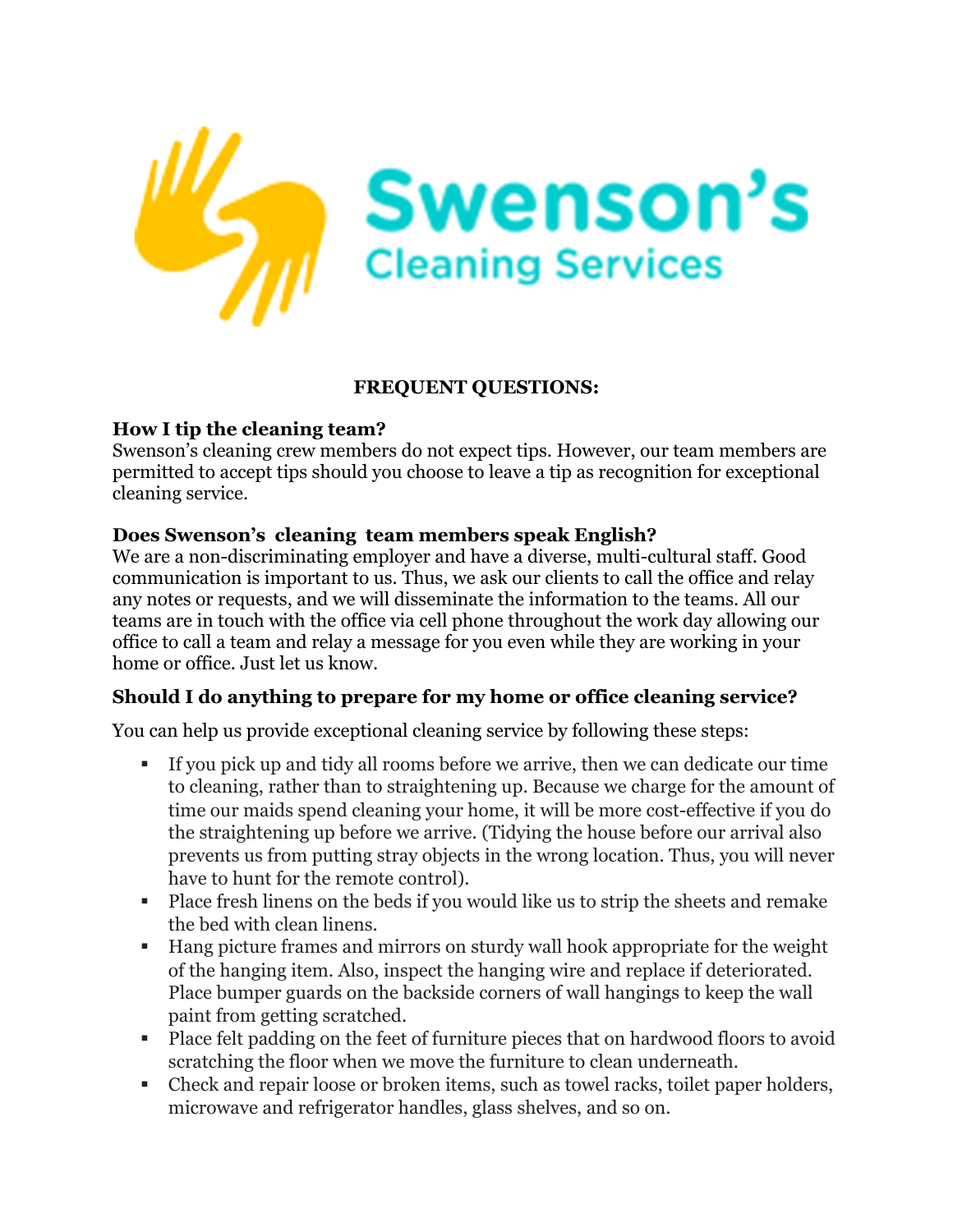

#### **CLEANING SERVICE AGREEMENT**

### **Method of payment**

We accept the following methods of payment: Zelle, Venmo,cash, check and credit card, debit (Visa, MasterCard, American Express, and Discover). Our rate is \$50 per man-hour. We work in teams of two Professional Housecleaners.

#### **Late cancellations:**

Please call our office no later than 24 hours in advance of your cleaning service to cancel. You may reschedule or cancel any appointment 24 hours in advance for FREE. However, there is a \$15 fee 2-24 hours before job starts; inside of 2 hours the full booking amount is charged.

Keep in mind our professional house cleaners are paid based on the scheduled houses we clean daily, last-minute cancellation equals less income for the teams. Frequent cancellations may prompt a price increase, losing your slot on the schedule, or losing your prepared cleaning team.

#### **Late payment**:

Payment is due at the time of the cleaning service. There is a \$35 returned check fee regardless of the reason.

#### **Additional charges**

If there is a gap of five or more weeks between cleanings, we reserve the right to impose an additional \$35 to \$50 fee. This also applies when your home needs extra cleaning after events such as parties and construction work.

#### **Cleaning hours**

Swenson's Cleaning operates Monday through Friday from 8am to 6 pm. Saturday service is limited and available upon request. Cleaning times vary depending on our schedule for the day.